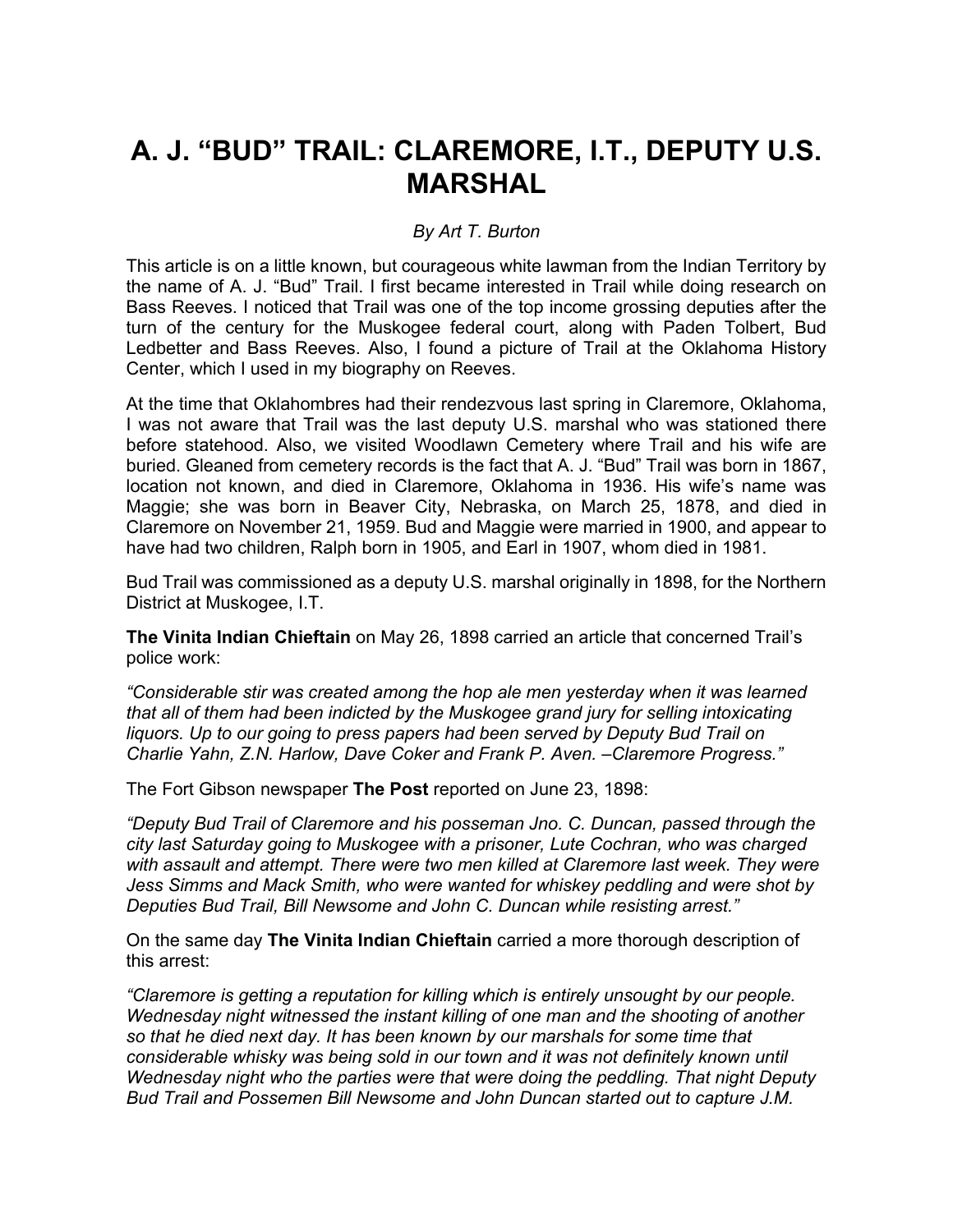*Marshall, Jess Simms and Mack Smith, whom it was believed had just received some. They came upon their men near where E.H. Gibbs resides about nine o'clock and demanded their surrender, which Marshall quickly complied with, but Simms made a break for his gun and two shots were fired by the marshals, one passing through Simms' heart, killing him instantly, and the other passing through the lower part of Mack Smith's stomach, from the effects of which he died about noon the next day at Bean Burgess', where he had been removed. Marshall is still here under arrest and it is said a liberal award is out for his capture. It will be remembered that Marshall was mixed up in a*  whiskey case here with Smith some time back, of which he came clear, while Smith got *a term. –Claremore Progress."*

A few days later **The Vinita Indian Chieftain** on June 30, 1898 ran an article that they got from **The Muskogee Phoenix** which talked further about this particular shooting incident:

*"Last Friday proved a rather fatal day to some men who were wanted by the United States authorities. Deputy Marshal Trail and his posse ran onto Jim Marshall, M.C. Smith and Bill Downing, near Claremore, and while attempting to make an arrest of the three men Bill Downing was killed, M.C. Smith wounded and Marshall captured unhurt. Smith and Marshall were brought to Muskogee. Marshall is wanted for stealing cattle, also for selling whiskey and being a bigamist. Marshall is a bad man and has been an outlaw for several years, and at one time was in jail at this place."*

Evidently the name Jess Simms was an alias for Bill Downing since the Muskogee newspaper story came out later and had the time to clear up the name discrepancy.

The Tahlequah, I.T., newspaper **The Indian Sentinel**, on July 29, 1898 ran the following story on Trail's police work:

*"Arrested for Murder, Deputy Bud Trail arrested a man by the name of Sullivan, who Is suspected of being implicated in the murder of a man named of J.A. Shanshaltzer six miles east of Sapulpa, last Friday, at which place the dead bodies were found. It is said that Gunter and Shanshaltzer left Sapulpa in the company with Sullivan and one or two other parties Friday morning and as their dead bodies were found suspicion rest heavily on the parties that accompanied them and it is thought they were murdered for their money.*

*Upon orders from Trail a man named McLaughlin was also arrested at Fort Smith on the charge of being an accomplice. Trail went to Wagoner yesterday with a lot of witnesses, the hearing of Sullivan taking place there. McLaughlin will be given a hearing at Fort Smith."*

**The Muskogee Phoenix** made mention of Trail in their September 8, 1898 paper:

*"Deputy Bud Trail brought in Thomas Tipton and J. Smith for cow stealing."*

**The Vinita Indian Chieftain** on the same day ran a longer article on the story, which told of what happened to Trail before he delivered his prisoners to Muskogee:

*"Cattle thieving has been going in Claremore and vicinity on an extensive scale the past two months, and Thursday Deputy Bud Trail arrested Clyde Orcutt and Charles Rogers on the charge of belonging to the gang who have been doing the stealing, but they are*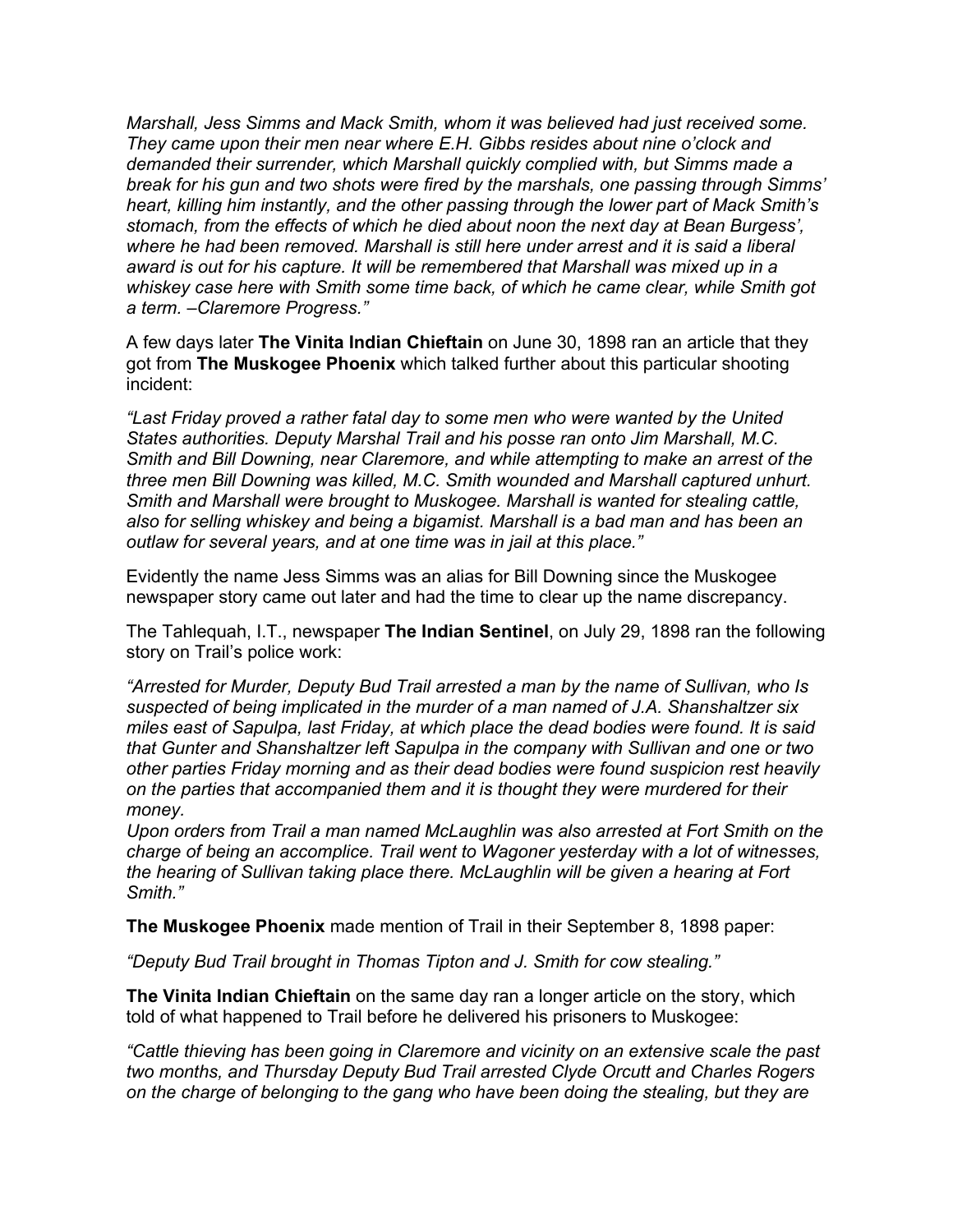*both still at large, having succeeded in making their escape. They had drove a bunch of cattle to Wm. Chabers' pasture at the edge of town and were trying to sell them to Doc Denney, which confirmed the already well founded suspicion that they were connected with the business, and both were arrested in town. Rogers claimed that he had no connection with the bunch which they knew had been stolen and went with Trail to show*  him the cattle he was trying to sell, and while in the pasture riding a little to the rear of *Trail, he slipped from his horse and made good his escape before Trail knew he was gone.*

*While this was taking place, Clyde Orcutt who had been placed in charge of Bud Waybourne mad e good his escape by slipping away from Waybourne and running through the City Hotel up stairs and going out on the front porch jumped over onto the top of Talbert's building, where he dropped to the ground at the rear and securing a horse rode off. We would suggest that some cattlemen deputized to watch such prisoners, and we guarantee that there would not be two such easy escapes as were these two. There would either be two prisoners now or a couple of dead men. Parties came over from near Eli and identified the cattle as stolen which they were trying to dispose of to Denney. –Claremore Progress. "*

The same newspaper ran another story concerning Trail on November 24, 1898:

*"George Whiteturkey was arrested last week by Deputy Marshals Trail and Shipley for killing a man by the name of Kind at Hogshooter creek during the progress of a picnic August 25, 1898. Whiteturkey was taken before Commissioner Yancy at Nowata and committed to jail without bail."*

The newspaper later reported on an incident that occurred in Claremore on April 20, 1899, where a felon was able to escape Deputy U.S. Marshal Trail:

*"Convicted and Escaped. S.H. Sharp was given a trial before Judge Jennings Monday, on the charge of cutting timber on the public domain of the Cherokee nation. The timber cut was on land claimed by C.J. Lamb and Mrs. L.J. Wilkerson. Sharp was convicted and sentenced to sixty days in jail and \$100 fine. When sentence was passed the prisoner fainted, and after being revived, he appeared to be very ill for some time. He was taken to the hotel where Deputy Bud Trail set up with him until after 12 o'clock, then locked him in the room and retired. The next morning when Deputy Trail went after the prisoner he was gone, having removed a pane of glass from the window through which he escaped. Nothing has been heard of shim since.*

*Sharp and several small children have been living in a tent in the woods on Dog creek,*  and have made their living by chopping wood, hauling it to town and selling it. He was a *claimant for citizenship, and the place where he was cutting wood he claimed he intended to take as his allotment if his case was passed on favorably by the supreme court. –Claremore Progress."*

Bud Trail's activities was also closely followed by **The Muskogee Phoenix**, they ran an article the was originally published in **The Claremore Progress**, that was supportive of Trail and critical of federal policies as they related to deputy U.S. marshals in the Indian Territory on December 18, 1900: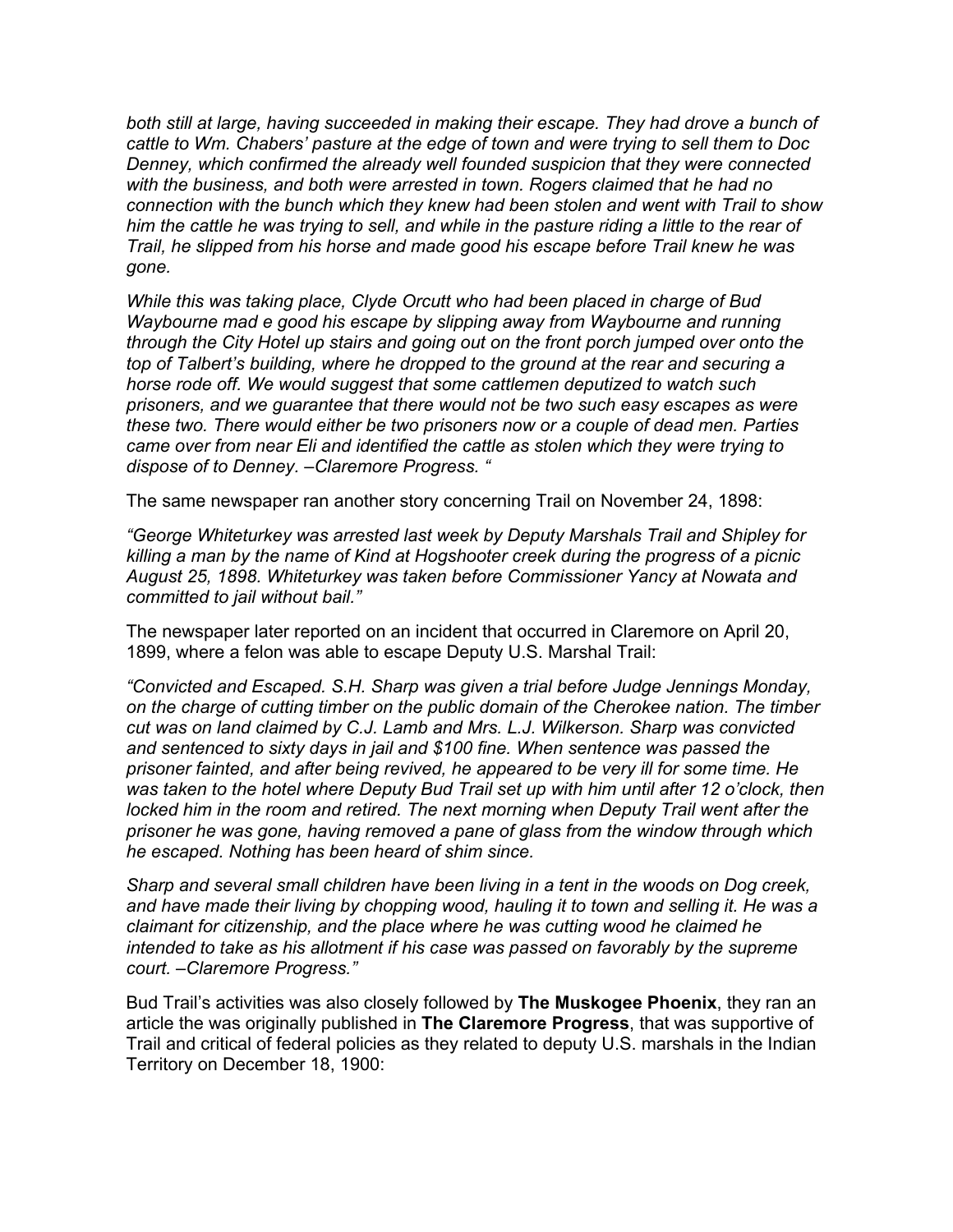*"The Department has now refused to allow fees to a deputy for bringing in attached witnesses. Deputy Bud Trail caught a piece of this injustice recently. He had to go ten miles out from Catoosa after a witness, paying \$2.25 for team hire and putting in a good*  day's work for which he did not receive a cent. The ways of the government in the *Territory are hard to understand."*

**The Osage Journal**, which was published at Pawhuska, Osage Nation, wrote a story on January 31, 1901, that highlighted Trail's law enforcement work in the Cherokee Nation. In January of 1901, Louis Rogers, an Osage stockman, was robbed of a large sum of money at Ramona. Rogers came into rough company when he met an old man named Rich Brown and his boys. They played Rogers with liquor before taking him into a gambling den operated by a man named John Bailey. Rogers fell asleep and when he awoke he was less \$500. Deputy U.S. Marshal Bud Trail was summoned to go to Ramona to recover the money. Old man Brown and his boys were placed under arrest. They were taken to Claremore for preliminary hearing as was Bailey, the joint keeper. There was not enough evidence to try them on robbery charges but the Browns were fined a good sum of money and Bailey went to jail on whiskey charges.

**The Muskogee Daily Phoenix** on Monday, August 26, 1901, carried the following story:

### *Taken to Claremore.*

Deputy Marshal Bud Trail last night took Jack Peters and Ed. Blue to Claremore to be tried for introducing; also A. W. and Charles White, charged with assault to kill.

As the era of the Indian Territory was moving to a close and advent of Oklahoma statehood was on the horizon, there were problems in the "nations.' One of the major problems was the issue of race and how the different cultures were able to abide with the influx of new settlers moving into the territory on a daily basis with old attitudes and prejudices. There were many incidents of race problems in both the Oklahoma and Indian Territories. The article that follows describes one that Deputy Trail was involved with. **The Indian Chieftain** reported the following on August 29, 1901:

## *NOT SECTIONAL*

*Negroes Attacked Without Cause and Driven From Homes in Terror.*

## *REPRISALS ON RACE.*

*Crimes Committed by Negroes on Unprotected Women Throughout the Country Reaps a Whirlwind of Wrath Which is Spreading to Every Section.*

Stroud, Ok., Aug. 26. – A mob of gamblers and toughs organized last night and ran off the negroes out of town. Two homes were burned down, in which negroes lived. The contents of the buildings were burned. The trouble started when a [N]egro drew a revolver on a white man. Two negroes escaped by running into a cotton field without any clothing on. The marshal and deputy sheriff made no attempt to stop the rioting.

Sapulpa, I.T., Aug. 26 – More notices warning negroes to leave by 3 o'clock this afternoon were posted by the citizen's committee last night. Whites who have empowered the negroes' side are in communication with Attorney Soper. Soper has telegraphed that he will prosecute all offenders. It is said cowboys from Kellyville and horsemen from Mounds will arrive this afternoon to take part in driving the negroes out.